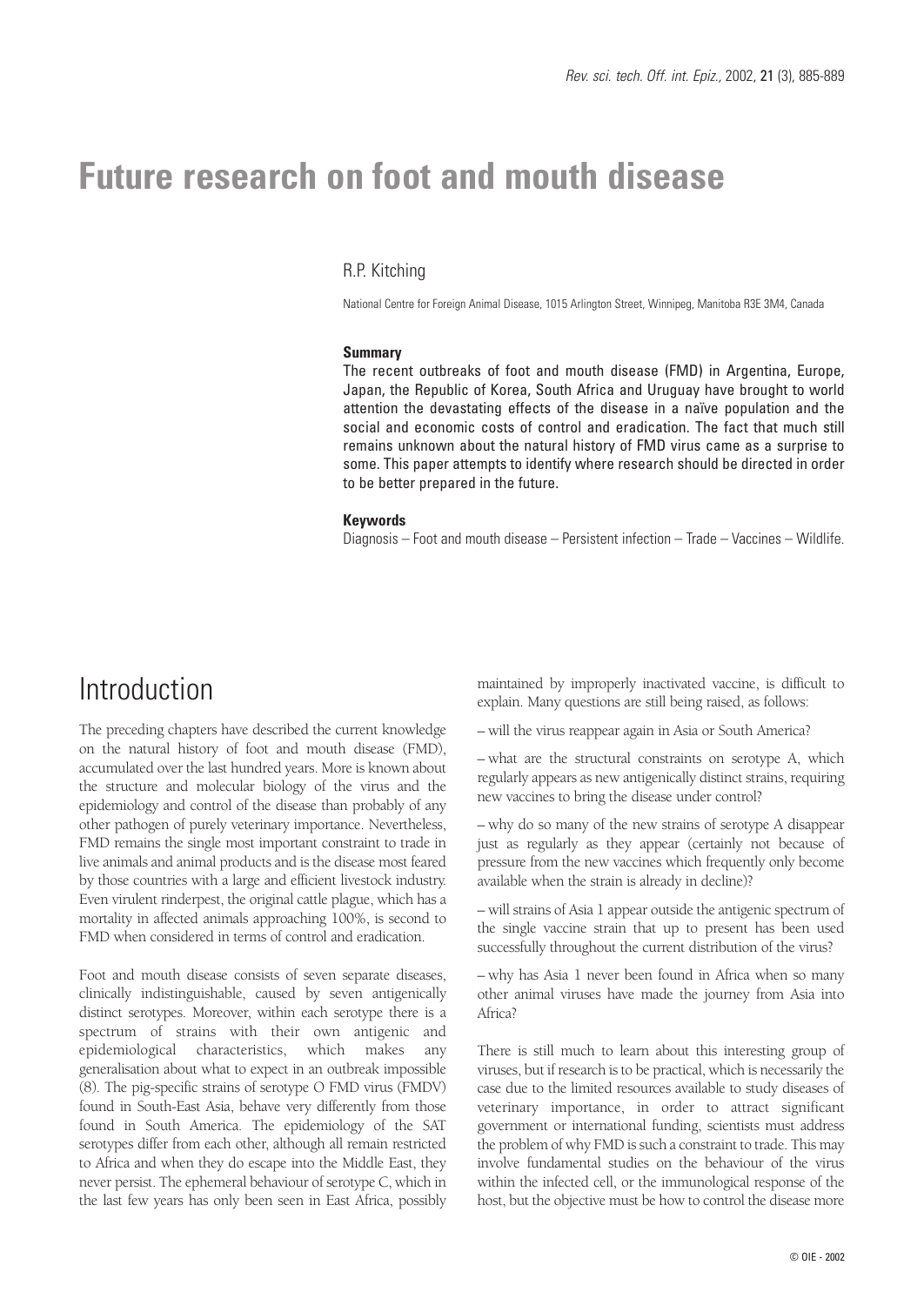effectively and to neutralise the effect the disease has on trade. The International Conference on the Prevention and Control of Foot and Mouth Disease held in Brussels on 12 and 13 December 2001 made it clear that a repeat of the slaughter that took place during the 2001 outbreak in the United Kingdom (UK) would be politically unacceptable and that an alternative approach must be found. The proposed changes in the Office International des Epizooties (OIE: World organisation for animal health) *Code* chapter on FMD (11), reducing the time interval between vaccination and re-establishment of FMD freedom and the introduction of serological tests for antibodies to non-structural proteins (NSPs) may help, but until a true assessment of the risk from carrier animals can be made, these changes are unlikely to convince any country with a large susceptible livestock population to start importing vaccinated animals. The first priority for future research is to understand the carrier state.

## Persistent infection

Much has already been written in this volume on persistent infection and the anecdotal evidence that carrier animals can cause new outbreaks of disease. It has been firmly established that ruminant animals, in particular cattle and African buffalo (*Syncerus caffer*), can become infected with live FMDV for a variable period of time after contact with infection, regardless of whether they were already protected from manifestation of disease at the time of contact (2, 5, 13). Some animals have been identified as being infected with three different serotypes at the same time, namely cattle have been found simultaneously infected with serotypes O, A and Asia 1 (15) and African buffalo with all three South African Territories (SAT) serotypes (14). The central problem is that no currently available test is sufficiently sensitive to identify persistently infected animals with 100% certainty.

The cellular and immunological basis for persistence of FMDV in an animal producing high levels of neutralising immunoglobulin G (IgG) and secretory immunoglobulin A (IgA) is completely unknown. This usually lytic virus must have found a mechanism for preventing cell death and evading the immune system. Wileman *et al.* (unpublished data) have proposed that a mutation of the virus attenuates its lytic nature, allowing survival in pharyngeal cells and that the innate ability of the virus to block cell membrane traffic enables it to evade the cellular immune response by blocking presentation of viral antigens by major histocompatibility complex (MHC) molecules. Such a hypothesis, if shown to be true, could lead to an understanding of what might cause a carrier to excrete sufficient virus to infect a susceptible in-contact animal. The more superficial, purely epidemiological approach of 'stressing' carrier animals to show transmission has not been successful and a more collaborative programme, embracing all the disciplines of disease investigation, is overdue.

An understanding of the viral strategy for establishing persistence may lead to a counter-strategy to cure the persistent

infection. Stimulation of the local pharyngeal immune response, which in the past would have been achieved by applying a 'blister', but today would more likely be by using one of the ever increasing number of identified cytokines, may be successful in eliminating the virus. An alternative may be to investigate some of the viricidal drugs appearing on the market for use in humans.

If persistent infection cannot be prevented or cured, or the perceived risk from a persistently infected animal cannot be reduced to zero, then research must be directed towards a 100% reliable means of identification.

## Improved diagnostic tests

A significant step towards identifying the potentially persistently infected animal was the development of NSP antibody tests (10). These tests can be used to distinguish an animal that is antibody-positive following recovery from infection, from one that is antibody-positive after vaccination. However, as discussed in a previous chapter, these tests may not reliably identify the vaccinated animal which has had contact with live virus and become a carrier without sero-converting to the NSPs (9). The sensitivity of the tests may have to be improved to detect the very low levels of NSP antibodies that must be present if the animal is supporting a live virus infection. Sheep, in particular, are notorious for their often subclinical infections and even unvaccinated sheep that have been infected may fail to appear positive with the NSP antibody tests currently available. The introduction of real time polymerase chain reaction (PCR) machines, which can handle large numbers of samples without the risk of cross contamination, may ultimately allow the rapid screening of large numbers of vaccinated and recovered animals for the presence of viral genome, if not live virus (4).

The recent FMD outbreak in the UK showed that, in addition to better tests to identify the persistently infected animal, there is also a need for more rapid tests which could be used in the field. The 24-hour slaughter policy that was adopted did not allow time for anything other than clinical diagnosis, which in the case of sheep, resulted in a large number of healthy animals being slaughtered because one or more of the flock had a lesion consistent with FMD. The polymerase chain reaction technology may not be possible to implement on farms, but tests using latex bead/monoclonal antibody combinations on cellulose membranes for both antibody and antigen detection may provide an answer (12). Although the free availability of diagnostic tests for FMD outside the control of national veterinary authorities would pose certain problems, such kits could have a significant effect on the success of a control programme if used under the appropriate conditions.

## Improved vaccines

There have been few real improvements in FMD vaccines over the last thirty years. The antigens are purer, the adjuvants have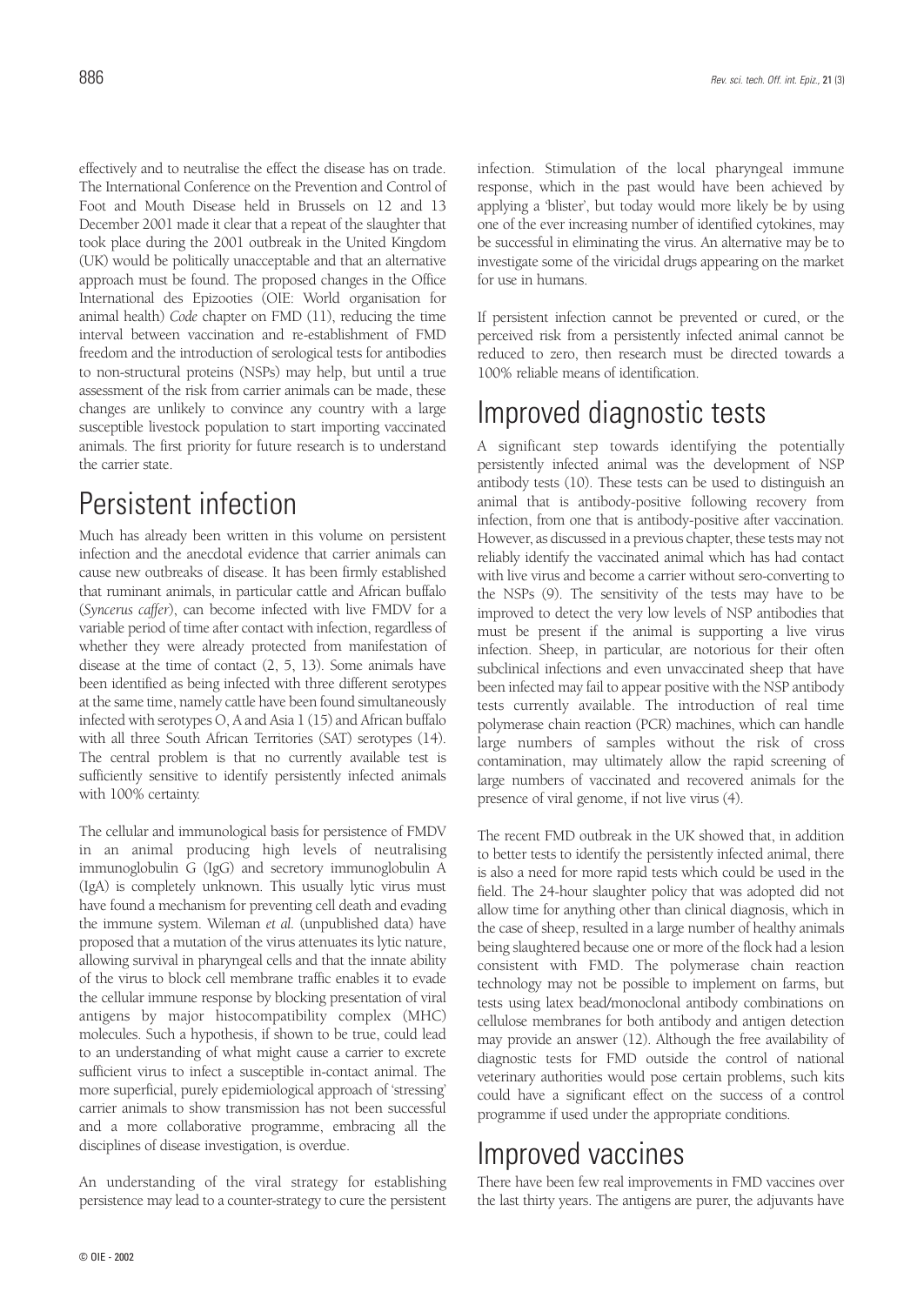been improved and inactivation of the FMDV is more reliable, but the basic process of growing large quantities of live virus for vaccine production remains the same. The prospect of using virus peptides expressed in bacterial or viral systems has not yet been successful in providing the same level of protection in vaccinated animals. However, even traditional vaccines provide only short-term immunity and only against strains of FMDV antigenically close to the vaccine strain. In some countries where FMD is endemic, up to eight strains of FMDV need to be incorporated in every vaccine dose. There are the additional problems of maternal antibody interfering with the response to vaccination in the young animal and that vaccination does not prevent infection. Although in terms of value of total sales, FMD vaccine is one of the largest veterinary products on the market, no commercial companies currently support significant research programmes to develop a better vaccine. In part, this is due to the failure of the earlier promise from advances in biotechnology, none of which delivered any improvement on current vaccines (7). Some work is still ongoing on systems which express the structural proteins of FMDV which then selfassemble to form an intact viral capsid without the internal genome (empty capsids) (1). This may prove to be an economically successful solution.

There is the need to develop vaccines that contain a marker or deletion which will allow differentiation between infected and vaccinated animals. The NSP test partially answers this need but as mentioned, the test has shortcomings in sensitivity and specificity.

There is also a need for a heat-stable vaccine. The requirement to maintain a cold chain for the vaccine has restricted use of the vaccine in the developing world.

Live attenuated FMD vaccines have been used in the past, but are no longer considered acceptable because of their tendency to mutate back to virulence. However, whereas in the past, changes in the genome which produced the attenuation of the FMDV were impossible to identify, it is now possible not only to characterise the entire nucleotide sequence of the attenuated strain, but to engineer the changes required. The time may have come to re-examine attenuated FMD vaccines and produce strains which cannot revert to virulence. This will require a better understanding of what sequences are associated with virulence, which may be different in different species, as well as the development of disabled strains unable to transmit. The automatic abhorrence of even the prospect of a live FMD vaccine is no longer defensible. Certainly, immunity following vaccination with a replicating antigen can be expected to be better than that obtained from a dead preparation.

Any new vaccine would still have to address the problem of persistent infection. Whether it is reasonable to expect that a new vaccine would also prevent infection remains to be seen. Some suggest that the use of more potent conventional vaccines reduces the possibility of infection following contact with live virus, but the evidence for this is not conclusive (3).

## The involvement of wildlife

There was considerable controversy during the FMD outbreak that occurred in 2001 in the UK concerning the involvement of wildlife species in the spread and maintenance of the disease. None of the samples collected from susceptible wildlife species during and after the outbreak showed any evidence of infection, but it would have created a significant problem had the deer in the UK become infected. Much has been written about the involvement of the African buffalo in the epidemiology of FMD in sub-Saharan Africa (6, 14). This species has been responsible for causing outbreaks of FMD in cattle and in other wildlife species, but none of these are considered capable of maintaining the virus in the absence of buffalo or cattle. Outside Africa, there have been examples of deer and wild pigs becoming infected with FMDV, but without any evidence that they have transmitted the virus back to domestic stock. However, this may be due to lack of detailed study. The Indian buffalo (*Bubalus bubalis*) are susceptible to FMD, but the involvement of the species in maintaining the virus in either Asia or South America is not known. Nothing is known of the potential for the North American bison (*Bison bison*) or other North American ruminants to act as a reservoir of FMD infection. For a variety of reasons, stocking rates of many of the susceptible species of wildlife has increased in Europe and North America, and it therefore becomes more important to determine whether they should be included in any future FMD control programme, or can be safely ignored.

## Conclusion

Research on FMD and FMDV has been ongoing for many years, reflecting the importance of the disease to trade and intensive livestock production. Considerable progress has been made, but although the virus is by comparison even to other viruses, regarded as a relatively simple organism, the short genome of this virus maintains many mysteries which have still to be solved. Few laboratories around the world are able to work safely with the FMDV. However, these laboratories are encouraged and, to some extent, supported by the international organisations concerned with animal disease control, such as the OIE, the Food and Agriculture Organization, the International Atomic Energy Agency and the European Union. There is an extremely efficient and altruistic exchange of information and collaborative networks have been established. However, money available for research has always been meagre. If more rapid progress is to occur and bearing in mind the cost of controlling an outbreak such as that which recently occurred in Europe, more resources, both financial and human, are required. The infrastructure is already in place.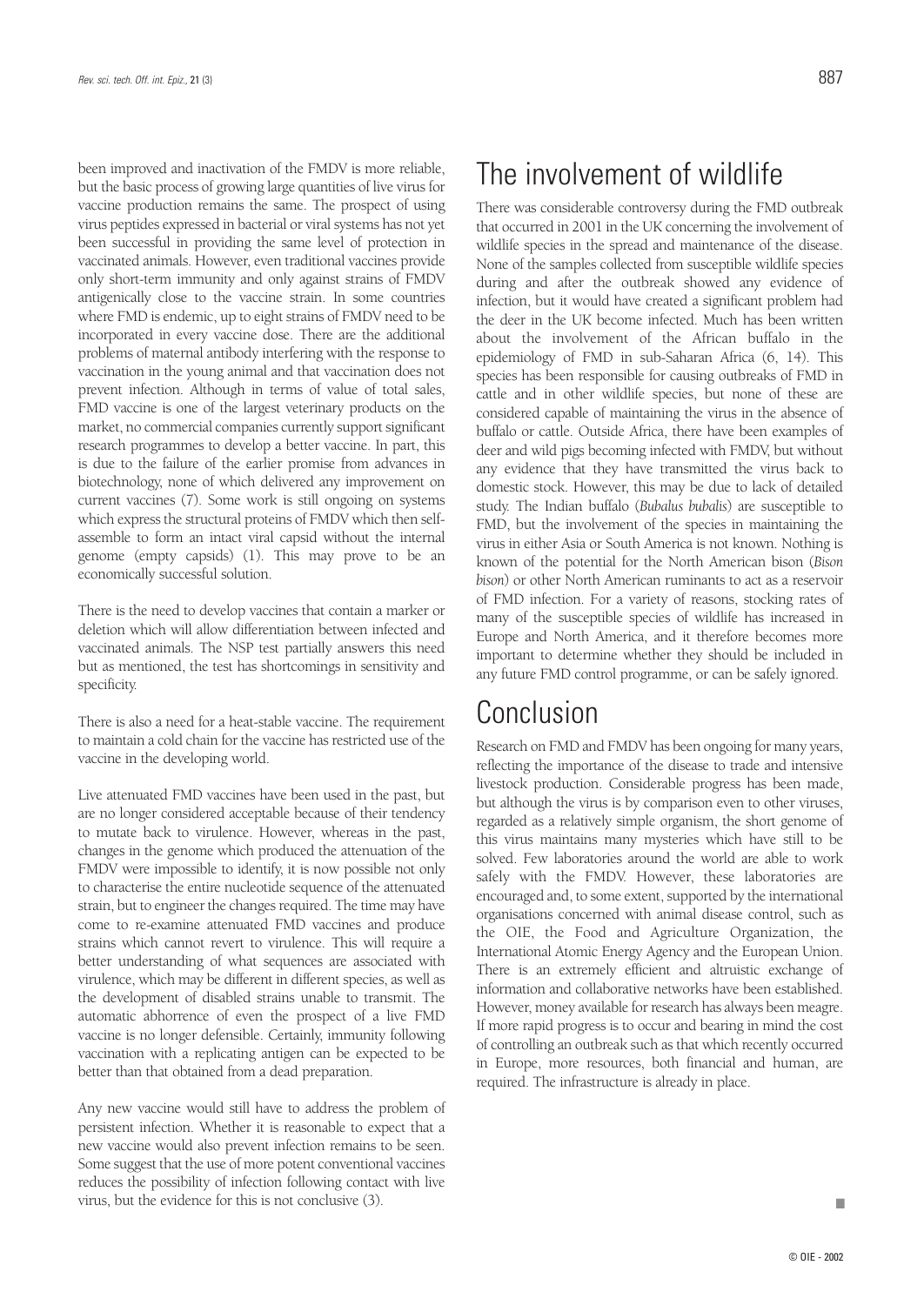### **Les prochaines recherches sur la fièvre aphteuse**

### R.P. Kitching

### **Résumé**

Les épizooties de fièvre aphteuse qui ont récemment frappé l'Argentine, l'Europe, le Japon, la République de Corée, l'Afrique du Sud et l'Uruguay ont attiré l'attention du monde entier sur les conséquences dévastatrices que cette maladie pouvait entraîner dans une population qui en était auparavant indemne, ainsi que sur le coût social et économique des mesures de prophylaxie et d'éradication. D'aucuns se sont étonnés de l'état encore très lacunaire de nos connaissances sur l'histoire naturelle du virus de la fièvre aphteuse. Dans cet article, l'auteur tente de déterminer les grands axes de recherche à privilégier pour mieux préparer l'avenir.

### **Mots-clés**

Diagnostic – Échanges internationaux – Faune sauvage – Fièvre aphteuse – Infection persistante – Vaccins.

### **Futuras investigaciones sobre la fiebre aftosa**

■

### R.P. Kitching

#### **Resumen**

Los recientes brotes de fiebre aftosa en Argentina, Europa, Japón, la República de Corea, Sudáfrica y Uruguay hicieron que el mundo tomara conciencia de los devastadores efectos que acarrea esa enfermedad en poblaciones animales no expuestas previamente al virus, y de los costos sociales y económicos que entrañan su control y erradicación. Para muchos constituyó una sorpresa que subsistieran aún tantos interrogantes sobre la historia natural del virus de la fiebre aftosa. En este artículo, el autor intenta determinar las direcciones en las que debe apuntar la investigación para lidiar más eficazmente con la enfermedad en el futuro.

#### **Palabras clave**

Comercio – Diagnóstico – Fauna salvaje – Fiebre aftosa – Infección persistente – Vacunas.

■

## **References**

- 1. Abrams C., King A.M.Q. & Belsham G. (1995). Assembly of foot-and-mouth disease virus empty capsid synthesized by a vaccinia virus expression system. *J. gen. Virol.*, **76**, 3089-3098.
- 2. Burrows R. (1968). Studies on the carrier state of cattle exposed to foot-and-mouth disease virus. *J. Hyg.* (*Camb.*), **64**, 81-90.
- 3. Doel T.R., Williams L. & Barnett P.V. (1994). Emergency vaccination against foot-and-mouth disease: rate of development of immunity and implications for the carrier state. *Vaccine*, **12**, 592-600.
- 4. Donaldson A.I., Hearps A. & Alexandersen S. (2001). Evaluation of a portable, 'real time' PCR machine for FMD diagnosis. *Vet. Rec.*, **149**, 430.
- 5. Hedger R.S. (1968). The isolation and characterisation of foot-and-mouth disease virus from clinically normal herds of cattle in Botswana. *J. Hyg.* (*Camb.*), **66**, 27-36.
- 6. Hedger R.S. & Condy J.B. (1985). Transmission of foot-andmouth disease from African buffalo virus carriers to bovines. *Vet. Rec.*, **117**, 205.